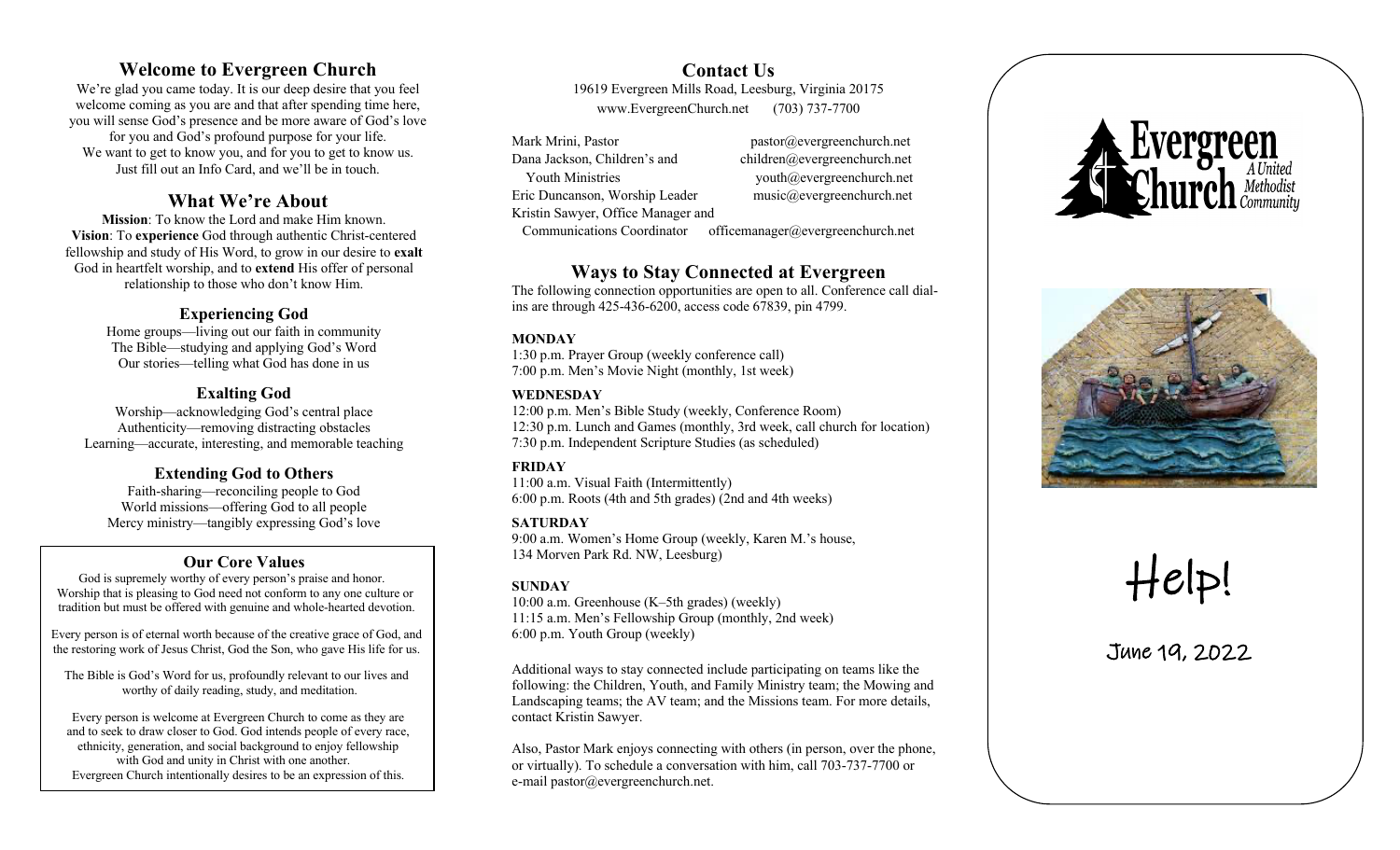

The greatest offering we can make to God is ourselves this card can be a token of that. Please fill it out and place it in the offering basket. Also, we'd like to know that you're here, and what interests you. There's more room for your comments and prayer concerns on the back.

 $\mathcal{L}_\text{max}$  and  $\mathcal{L}_\text{max}$  and  $\mathcal{L}_\text{max}$  and  $\mathcal{L}_\text{max}$  and  $\mathcal{L}_\text{max}$ 

**Address**: \_\_\_\_\_\_\_\_\_\_\_\_\_\_\_\_\_\_\_\_\_\_\_\_\_\_\_\_\_\_\_\_\_\_\_\_\_

**Phone**: \_\_\_\_\_\_\_\_\_\_\_\_\_\_\_\_\_\_\_\_\_\_\_\_\_\_\_\_\_\_\_\_\_\_\_\_\_\_\_

**E-mail**: \_\_\_\_\_\_\_\_\_\_\_\_\_\_\_\_\_\_\_\_\_\_\_\_\_\_\_\_\_\_\_\_\_\_\_\_\_\_\_

**Birthday**: **\_\_\_\_\_\_\_\_\_\_\_\_\_\_\_\_\_\_\_\_\_\_\_\_\_\_\_\_\_\_\_\_\_\_\_\_\_\_**

Children, if any (and b-days):

**This is my time here.</math> (1st, 2nd, ... LT = lost track)** 

**How I learned about Evergreen:**

friend website facebook other

# **TELL ME MORE ABOUT EVERGREEN OPPORTUNITY #\_\_\_\_\_\_\_\_\_\_\_\_\_\_\_**

**(see panel on right)**

#### **I'd also like to learn more about the following:**

| Sunday School  | The Bible               | Baptism | Evergreen                 |
|----------------|-------------------------|---------|---------------------------|
| Youth Group    | Prayer                  |         | Altar Flowers Mowing Team |
| Roots Preteens | Home Groups Hospitality |         | Music Ministry            |

\_\_\_\_\_\_\_\_\_\_\_\_\_\_\_\_\_\_\_\_\_\_\_\_\_\_\_\_\_\_\_\_\_\_\_\_\_\_\_\_\_\_\_\_\_\_\_\_\_\_\_\_\_\_\_\_\_ \_\_\_\_\_\_\_\_\_\_\_\_\_\_\_\_\_\_\_\_\_\_\_\_\_\_\_\_\_\_\_\_\_\_\_\_\_\_\_\_\_\_\_\_\_\_\_\_\_\_\_\_\_\_\_\_\_ \_\_\_\_\_\_\_\_\_\_\_\_\_\_\_\_\_\_\_\_\_\_\_\_\_\_\_\_\_\_\_\_\_\_\_\_\_\_\_\_\_\_\_\_\_\_\_\_\_\_\_\_\_\_\_\_\_

### **Comments:**

Help! June 19, 2022

Call to Worship *Heart of the Father*, Ryan Ellis

> Worship in Song *Joyful, Joyful Good, Good Father*

Evergreen News

Worship in Offering

Worship in Prayer

Worship in Song *You Are My World*

Message: Help!

Worship in Song *Still*

### Going out in Song

*When the oceans rise and thunders roar, I will soar with You above the storm. Father, You are King over the flood. I will be still, know You are God.*

# **Evergreen Opportunities**

#### **1. SMASH BROS WEEKLY TUESDAY TOURNAMENTS**

Youth and young adults are invited to Evergreen on Tuesday evenings, where they can take advantage of a safe and supervised place to socialize and play the popular Super Smash Bros video game. Practice games run from 6:30 to 7:30, then the tournament follows. Adult supervision is required for kids 15 and under. The fee is \$10; snacks are available for purchase. Put #1 on your INFO CARD for more details.

#### **2. MEN'S FELLOWSHIP GROUP AT ANITA'S**

The next Men's Fellowship Group will meet at Anita's for lunch after worship next Sunday (June 26th). The restaurant is located at 5 Fort Evans Drive. If you have questions or need a ride, put #2 on your INFO CARD.

#### **3. GAME ON! FOR YOUTH GROUP**

The Youth Group will meet from 6:00 to 8:00 at Evergreen next Sunday (June 26th) to socialize and enjoy a mix of video and board games. Friends are welcome. Put #3 on your INFO CARD if you need more information.

#### **4. JUNE'S MAKE-AN-IMPACT PROJECT**

We are collecting specific hair care products for Evergreen youth to deliver during their summer mission trip. There is a list of products on the information board in the fellowship hall; however, if you would prefer an electronic copy or have questions, put #4 on your INFO CARD.

#### **5. JULY'S WEEK OF SERVICE**

Join us during the week of July 25th-29th as we "Make an Impact" by loving and serving others in our community. This week of serving is for everyone regardless of age or abilities. Come connect with others even if you can't join in the afternoon activities. Participants under the age of 18 must have parental supervision. All activities require advance headcounts, so please RSVP as soon as possible to Dana Jackson. For more details, put #5 on your INFO CARD.